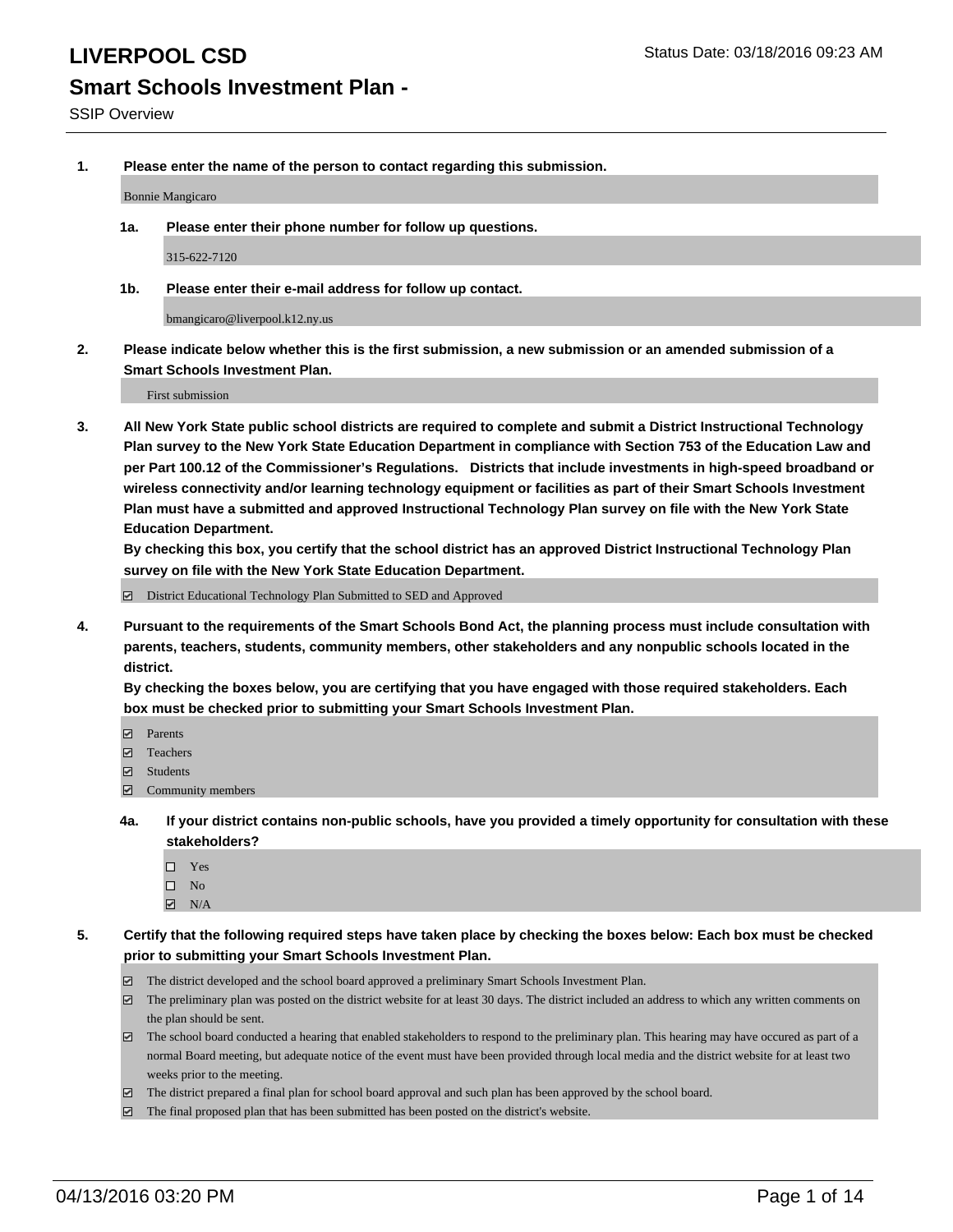SSIP Overview

**5a. Please upload the proposed Smart Schools Investment Plan (SSIP) that was posted on the district's website. Note that this should be different than your recently submitted Educational Technology Survey. The Final SSIP, as approved by the School Board, should also be posted on the website and remain there during the course of the projects contained therein.**

SSBA-Final12-8.pdf SSBA BOE Presentation-11-09-2015.pdf

**6. Please enter an estimate of the total number of students and staff that will benefit from this Smart Schools Investment Plan based on the cumulative projects submitted to date.**

8,800

**7. An LEA/School District may partner with one or more other LEA/School Districts to form a consortium to pool Smart Schools Bond Act funds for a project that meets all other Smart School Bond Act requirements. Each school district participating in the consortium will need to file an approved Smart Schools Investment Plan for the project and submit a signed Memorandum of Understanding that sets forth the details of the consortium including the roles of each respective district.**

 $\Box$  The district plans to participate in a consortium to partner with other school district(s) to implement a Smart Schools project.

**8. Please enter the name and 6-digit SED Code for each LEA/School District participating in the Consortium.**

| <b>Partner LEA/District</b> | <b>ISED BEDS Code</b> |
|-----------------------------|-----------------------|
| (No Response)               | (No Response)         |

**9. Please upload a signed Memorandum of Understanding with all of the participating Consortium partners.**

(No Response)

**10. Your district's Smart Schools Bond Act Allocation is:**

\$5,345,676

**11. Enter the budget sub-allocations by category that you are submitting for approval at this time. If you are not budgeting SSBA funds for a category, please enter 0 (zero.) If the value entered is \$0, you will not be required to complete that survey question.**

|                                       | Sub-<br>Allocations |
|---------------------------------------|---------------------|
| School Connectivity                   | 826,552             |
| Connectivity Projects for Communities | 0                   |
| <b>Classroom Technology</b>           | 1,519,850           |
| Pre-Kindergarten Classrooms           | $\Omega$            |
| Replace Transportable Classrooms      | $\Omega$            |
| High-Tech Security Features           | 0                   |
| Totals:                               | 2,346,402.00        |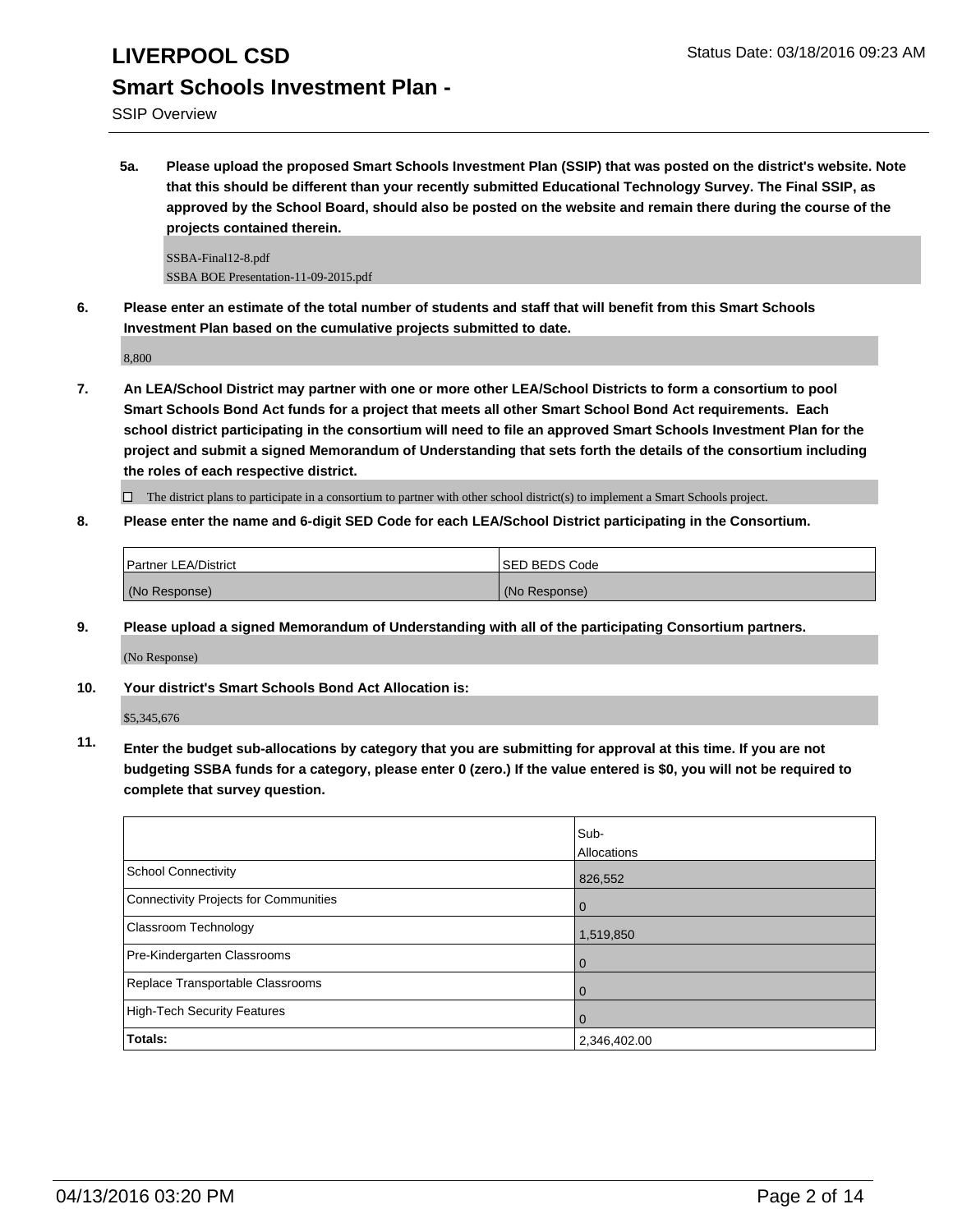School Connectivity

- **1. In order for students and faculty to receive the maximum benefit from the technology made available under the Smart Schools Bond Act, their school buildings must possess sufficient connectivity infrastructure to ensure that devices can be used during the school day. Smart Schools Investment Plans must demonstrate that:**
	- **sufficient infrastructure that meets the Federal Communications Commission's 100 Mbps per 1,000 students standard currently exists in the buildings where new devices will be deployed, or**
	- **is a planned use of a portion of Smart Schools Bond Act funds, or**
	- **is under development through another funding source.**

**Smart Schools Bond Act funds used for technology infrastructure or classroom technology investments must increase the number of school buildings that meet or exceed the minimum speed standard of 100 Mbps per 1,000 students and staff within 12 months. This standard may be met on either a contracted 24/7 firm service or a "burstable" capability. If the standard is met under the burstable criteria, it must be:**

**1. Specifically codified in a service contract with a provider, and**

**2. Guaranteed to be available to all students and devices as needed, particularly during periods of high demand, such as computer-based testing (CBT) periods.**

**Please describe how your district already meets or is planning to meet this standard within 12 months of plan submission.**

The district will be purchasing additional Internet bandwidth through our local budget to meet the minimum speed standard. No SSBA funds will be used for meeting this standard.

- **1a. If a district believes that it will be impossible to meet this standard within 12 months, it may apply for a waiver of this requirement, as described on the Smart Schools website. The waiver must be filed and approved by SED prior to submitting this survey.**
	- By checking this box, you are certifying that the school district has an approved waiver of this requirement on file with the New York State Education Department.
- **2. Connectivity Speed Calculator (Required)**

|                         | Number of<br><b>Students</b> | Multiply by<br>100 Kbps | Divide by 1000<br>to Convert to<br>Required<br>Speed in Mb | <b>Current Speed</b><br>in Mb | Expected<br>Speed to be<br> Attained Within   Required<br>12 Months | <b>Expected Date</b><br>When<br>Speed<br>Will be<br>Met |
|-------------------------|------------------------------|-------------------------|------------------------------------------------------------|-------------------------------|---------------------------------------------------------------------|---------------------------------------------------------|
| <b>Calculated Speed</b> | 7,144                        | 714,400                 | 714                                                        | .042                          | 720 Mbps                                                            | 7/1/2016                                                |
| Totals:                 | 7,144.00                     | 714,400.00              |                                                            |                               |                                                                     |                                                         |

### **3. Briefly describe how you intend to use Smart Schools Bond Act funds for high-speed broadband and/or wireless connectivity projects in school buildings.**

We already provide wireless access to all school buildings. The District is Upgrading Network Backbone from 1Gb to 10Gb High School & Liverpool Middle School Core Switch replacement (2) 44 Site Switches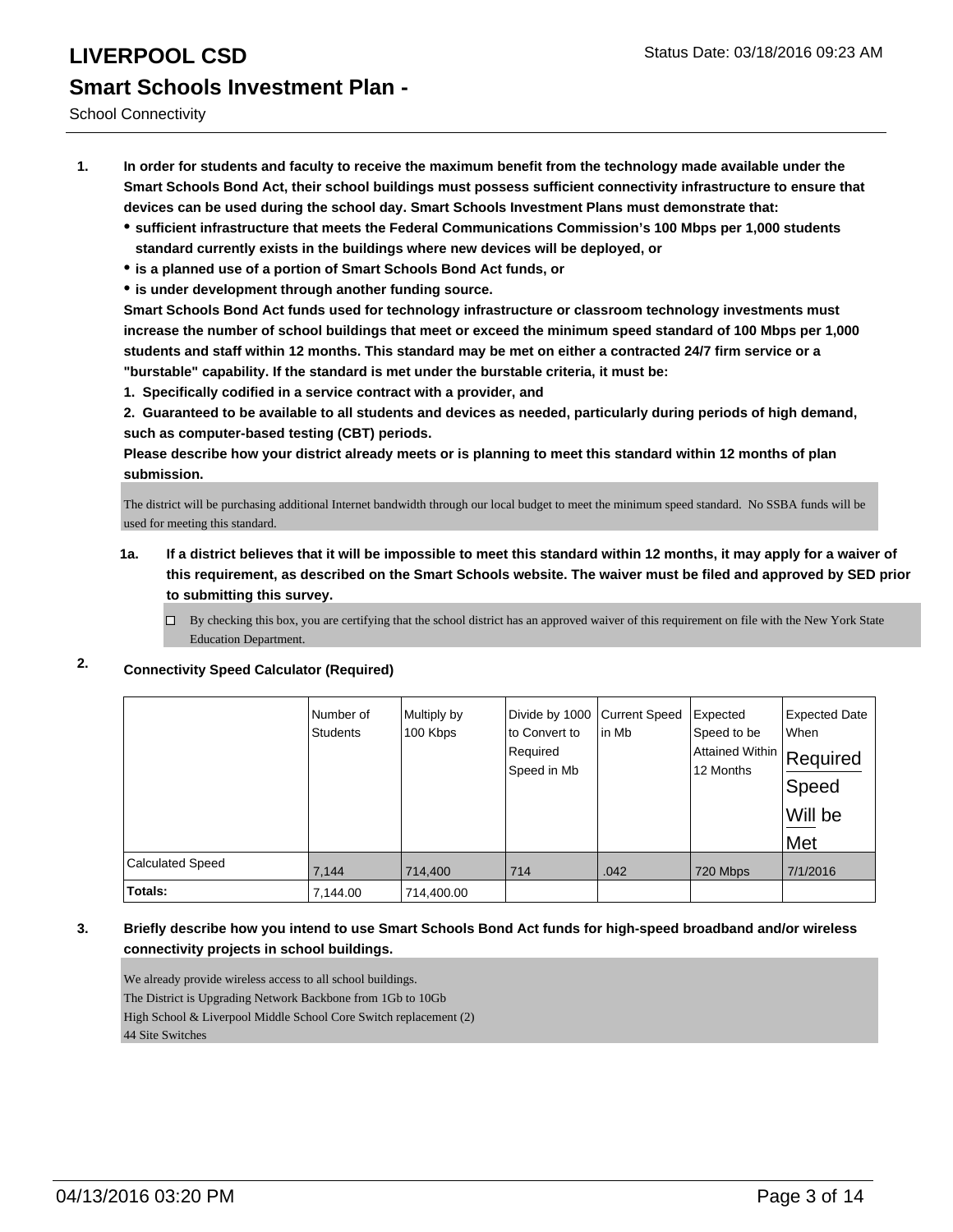School Connectivity

**4. Briefly describe the linkage between the district's District Instructional Technology Plan and the proposed projects. (There should be a link between your response to this question and your response to Question 1 in Part E. Curriculum and Instruction "What are the district's plans to use digital connectivity and technology to improve teaching and learning?)**

The success of the Liverpool Central School District Technology Plan requires adequate educational and technical staffing, as well as a structured approach for providing assistance to staff when needed. The teaching assistants with technology specialization (TATS) and the Turnkey Trainers must continue to address the ongoing issues related to the support of technology integration. This support function includes modeling the use of technology tools and curriculum specific software in classrooms with individual teachers and small groups, as well as searching out specialized software and web resources for teachers to use in support of their lessons. The support function also includes helping teachers explore the best ways to use technology with students

The School Library Media Specialist meet monthly to discuss curriculum and how library technologies can assist teachers in delivery curriculum. BOCES Support- The Model Schools Coordinator from the OCM BOCES Regional Information Center is in the District one day per week throughout the year. The role of this person is to support classroom instruction and provide professional development in both workshop and classroom settings. Additionally, a CoSer for Distance Learning Services provides two on-site days for instructional implementation of video conferencing and distance learning collaborations in classrooms.

Online Tutorial, Resources, and Collaboration tools - The newly designed District website and our First Class email system have online tutorials created to support specific curricular areas and/or specific software.

**10Gb interconnection throughout the District will increase access point connectivity bandwidth which is currently limited due to network infrastructure. The goal of providing consistent bandwidth to all devices will be met with this upgrade.**

**5. If the district wishes to have students and staff access the Internet from wireless devices within the school building, or in close proximity to it, it must first ensure that it has a robust Wi-Fi network in place that has sufficient bandwidth to meet user demand.**

**Please describe how you have quantified this demand and how you plan to meet this demand.**

Our district wide wireless network has recently been upgraded to provide full 802.11ac coverage throughout each building. The district is current meeting industry standards.

**6. As indicated on Page 5 of the guidance, the Office of Facilities Planning will have to conduct a preliminary review of all capital projects, including connectivity projects.**

| Project Number        |  |
|-----------------------|--|
| 42-15-01-06-7-999-SB1 |  |

**7. Certain high-tech security and connectivity infrastructure projects may be eligible for an expedited review process as determined by the Office of Facilities Planning.**

**Was your project deemed eligible for streamlined review?**

Yes

**7a. Districts that choose the Streamlined Review Process will be required to certify that they have reviewed all installations with their licensed architect or engineer of record and provide that person's name and license number.**

**The licensed professional must review the products and proposed method of installation prior to implementation and review the work during and after completion in order to affirm that the work was code-compliant, if requested.**

□ I certify that I have reviewed all installations with a licensed architect or engineer of record.

**8. Include the name and license number of the architect or engineer of record.**

| <sup>I</sup> Name   | License Number |
|---------------------|----------------|
| Nicholas Signorelli | 24017          |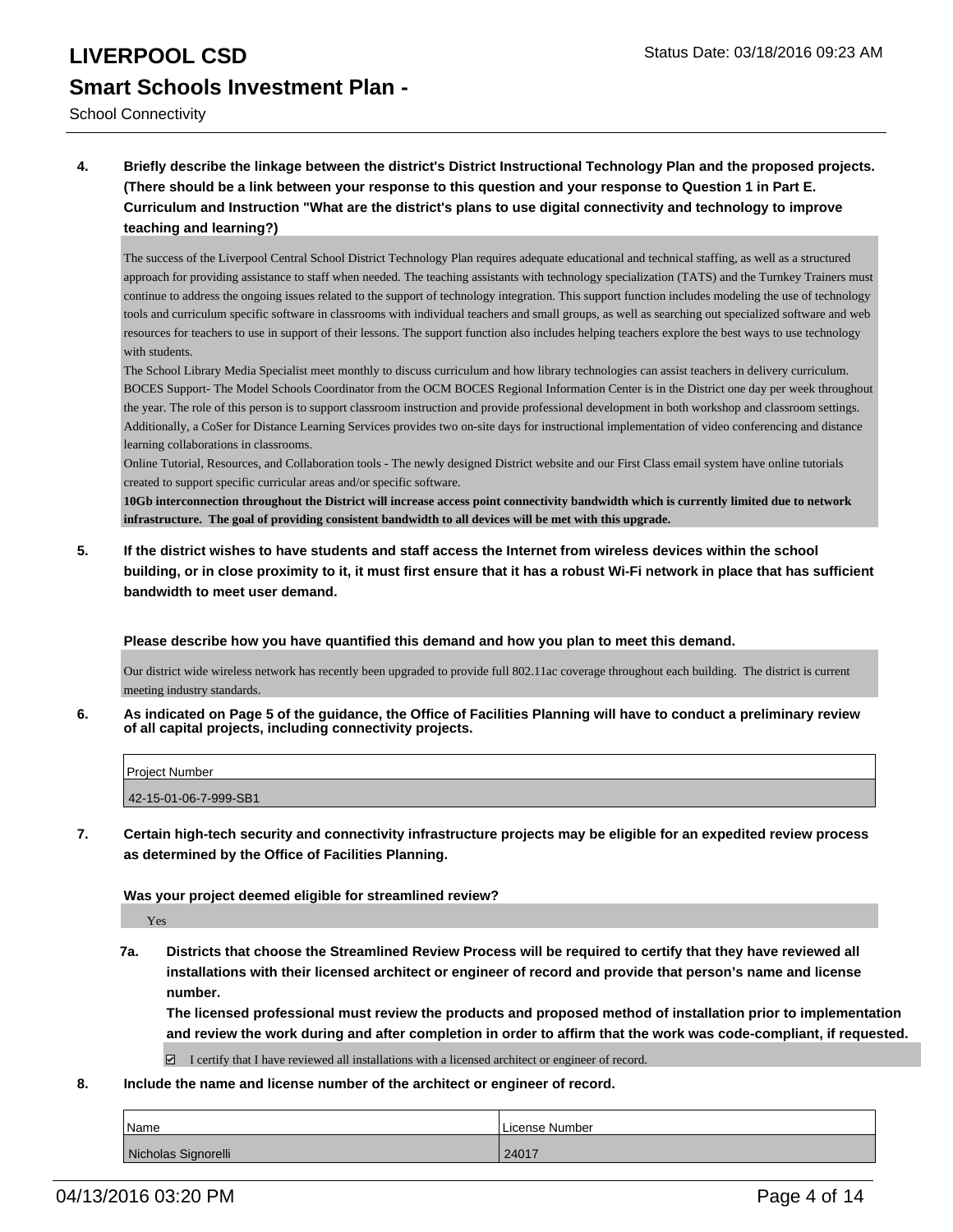School Connectivity

**9. If you are submitting an allocation for School Connectivity complete this table.**

**Note that the calculated Total at the bottom of the table must equal the Total allocation for this category that you entered in the SSIP Overview overall budget.** 

|                                            | Sub-<br><b>Allocation</b> |
|--------------------------------------------|---------------------------|
| Network/Access Costs                       | 764,287                   |
| <b>Outside Plant Costs</b>                 | 0                         |
| School Internal Connections and Components | 0                         |
| Professional Services                      | 62,265                    |
| Testing                                    | 0                         |
| <b>Other Upfront Costs</b>                 | 0                         |
| <b>Other Costs</b>                         | $\mathbf 0$               |
| Totals:                                    | 826,552.00                |

| Select the allowable expenditure | Item to be purchased | Quantity      | Cost per Item | <b>Total Cost</b> |
|----------------------------------|----------------------|---------------|---------------|-------------------|
| type.                            |                      |               |               |                   |
| Repeat to add another item under |                      |               |               |                   |
| each type.                       |                      |               |               |                   |
| (No Response)                    | (No Response)        | (No Response) | (No Response) | (No Response)     |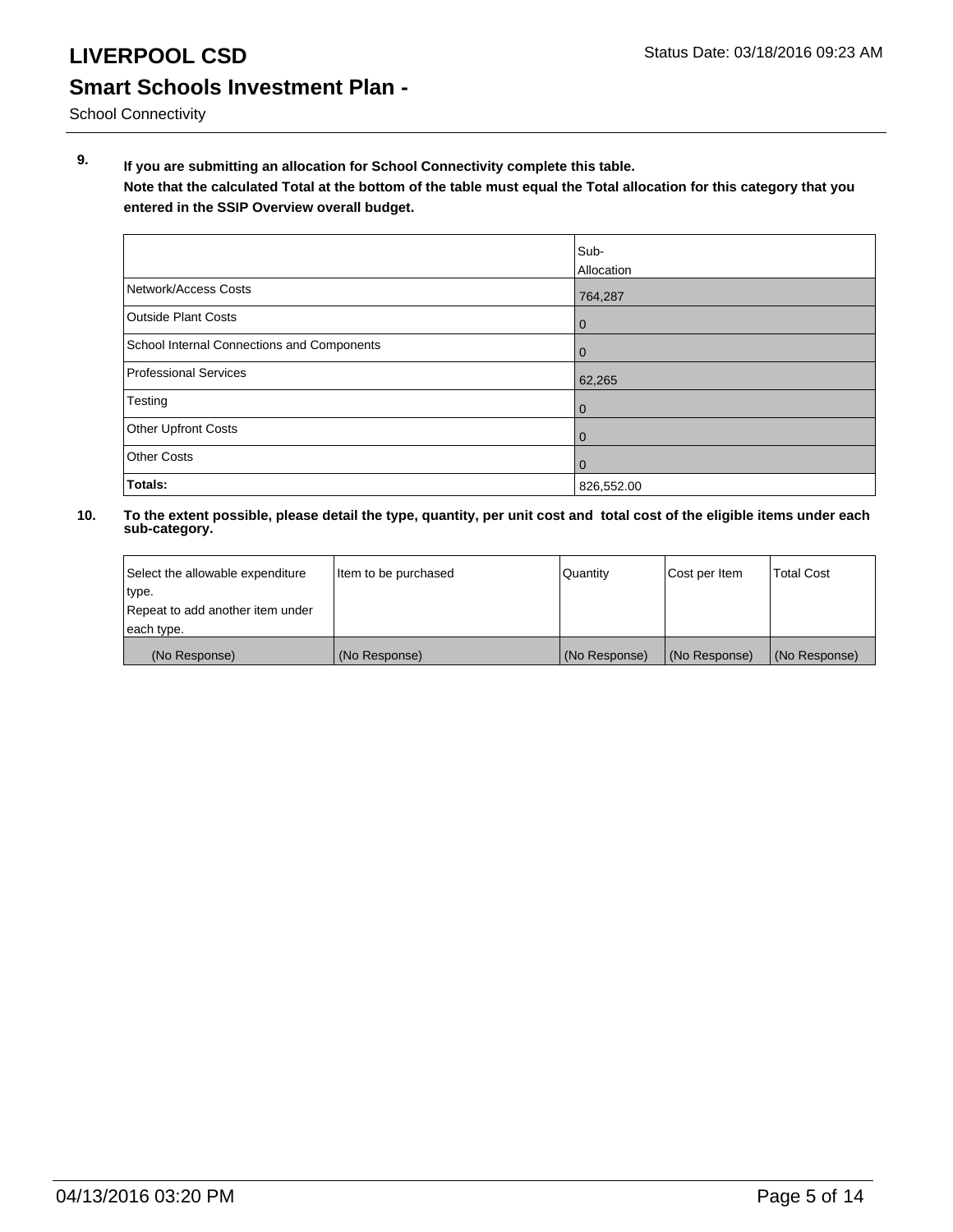Community Connectivity (Broadband and Wireless)

**1. Briefly describe how you intend to use Smart Schools Bond Act funds for high-speed broadband and/or wireless connectivity projects in the community.**

(No Response)

**2. Please describe how the proposed project(s) will promote student achievement and increase student and/or staff access to the Internet in a manner that enhances student learning and/or instruction outside of the school day and/or school building.**

(No Response)

**3. Community connectivity projects must comply with all the necessary local building codes and regulations (building and related permits are not required prior to plan submission).**

 $\Box$  I certify that we will comply with all the necessary local building codes and regulations.

**4. Please describe the physical location of the proposed investment.**

(No Response)

**5. Please provide the initial list of partners participating in the Community Connectivity Broadband Project, along with their Federal Tax Identification (Employer Identification) number.**

| <b>Project Partners</b> | I Federal ID # |
|-------------------------|----------------|
| (No Response)           | (No Response)  |

**6. If you are submitting an allocation for Community Connectivity, complete this table.**

**Note that the calculated Total at the bottom of the table must equal the Total allocation for this category that you entered in the SSIP Overview overall budget.**

|                                    | Sub-Allocation |
|------------------------------------|----------------|
| Network/Access Costs               | (No Response)  |
| Outside Plant Costs                | (No Response)  |
| <b>Tower Costs</b>                 | (No Response)  |
| <b>Customer Premises Equipment</b> | (No Response)  |
| Professional Services              | (No Response)  |
| Testing                            | (No Response)  |
| <b>Other Upfront Costs</b>         | (No Response)  |
| Other Costs                        | (No Response)  |
| Totals:                            |                |

| Select the allowable expenditure | Item to be purchased | l Quantitv    | Cost per Item | <b>Total Cost</b> |
|----------------------------------|----------------------|---------------|---------------|-------------------|
| type.                            |                      |               |               |                   |
| Repeat to add another item under |                      |               |               |                   |
| each type.                       |                      |               |               |                   |
| (No Response)                    | (No Response)        | (No Response) | (No Response) | (No Response)     |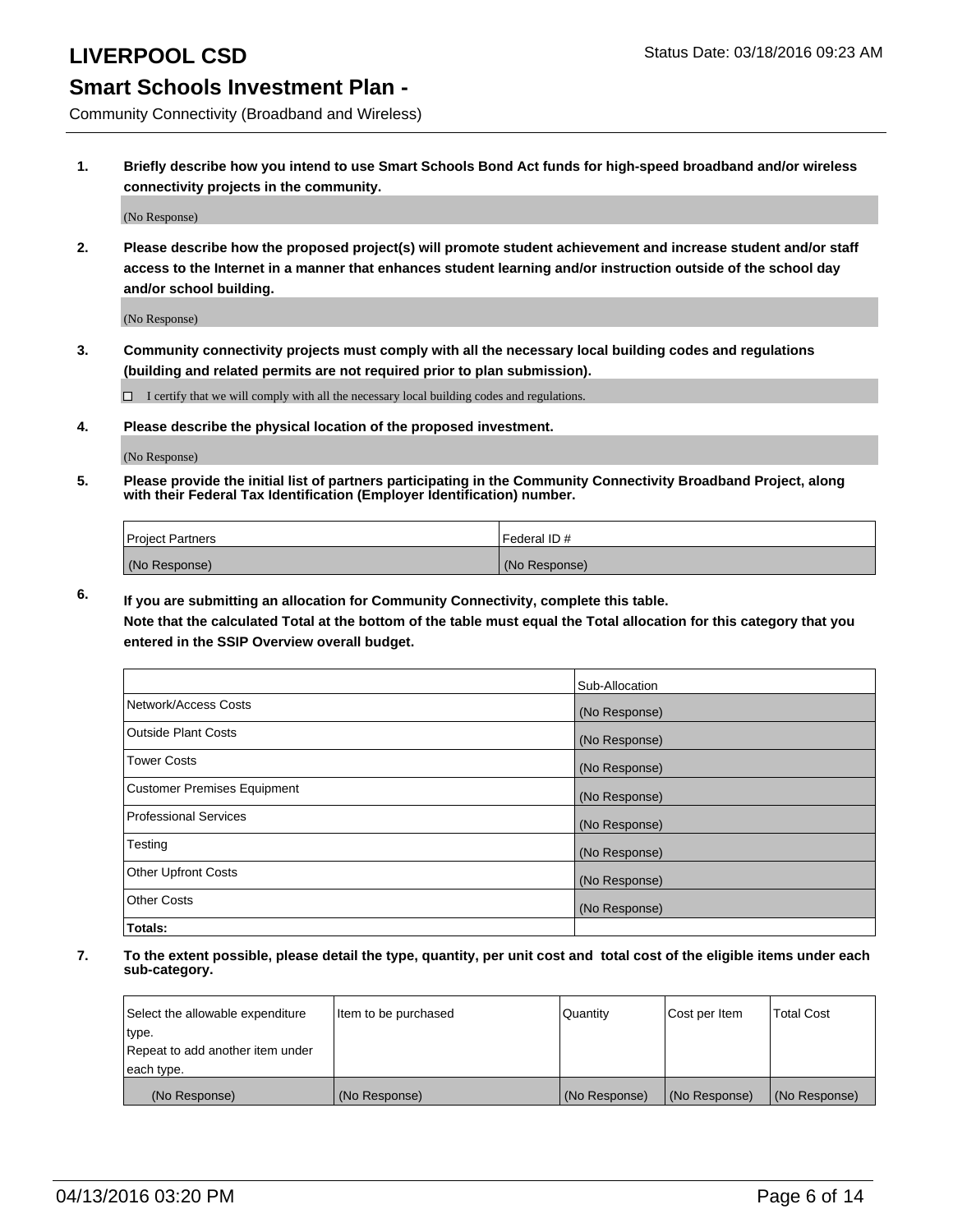Classroom Learning Technology

**1. In order for students and faculty to receive the maximum benefit from the technology made available under the Smart Schools Bond Act, their school buildings must possess sufficient connectivity infrastructure to ensure that devices can be used during the school day. Smart Schools Investment Plans must demonstrate that sufficient infrastructure that meets the Federal Communications Commission's 100 Mbps per 1,000 students standard currently exists in the buildings where new devices will be deployed, or is a planned use of a portion of Smart Schools Bond Act funds, or is under development through another funding source.**

**Smart Schools Bond Act funds used for technology infrastructure or classroom technology investments must increase the number of school buildings that meet or exceed the minimum speed standard of 100 Mbps per 1,000 students and staff within 12 months. This standard may be met on either a contracted 24/7 firm service or a "burstable" capability. If the standard is met under the burstable criteria, it must be:**

**1. Specifically codified in a service contract with a provider, and**

**2. Guaranteed to be available to all students and devices as needed, particularly during periods of high demand, such as computer-based testing (CBT) periods.**

**Please describe how your district already meets or is planning to meet this standard within 12 months of plan submission.**

The District will purchase additional bandwidth through local budget.

**1a. If a district believes that it will be impossible to meet this standard within 12 months, it may apply for a waiver of this requirement, as described on the Smart Schools website. The waiver must be filed and approved by SED prior to submitting this survey.**

 $\Box$  By checking this box, you are certifying that the school district has an approved waiver of this requirement on file with the New York State Education Department.

### **2. Connectivity Speed Calculator (Required)**

|                         | Number of<br><b>Students</b> | Multiply by<br>100 Kbps | Divide by 1000<br>to Convert to<br>Required<br>Speed in Mb | <b>Current Speed</b><br>lin Mb | Expected<br>Speed to be<br>Attained Within Required<br>12 Months | <b>Expected Date</b><br><b>When</b><br>∣Speed<br>Will be<br>Met |
|-------------------------|------------------------------|-------------------------|------------------------------------------------------------|--------------------------------|------------------------------------------------------------------|-----------------------------------------------------------------|
| <b>Calculated Speed</b> | 7,144                        | 714,400                 | 714                                                        | .042                           | 720Mbps                                                          | 7/1/2016                                                        |
| Totals:                 | 7,144.00                     | 714,400.00              |                                                            |                                |                                                                  |                                                                 |

**3. If the district wishes to have students and staff access the Internet from wireless devices within the school building, or in close proximity to it, it must first ensure that it has a robust Wi-Fi network in place that has sufficient bandwidth to meet user demand.**

**Please describe how you have quantified this demand and how you plan to meet this demand.**

The district wireless network has been upgraded to the latest (802.11ac) standard of 1 Gbps wireless. Density of access points has been increased by 115%.

The in-district infrastructure (wired and wireless) is 1Gbps. Our access to the Internet does not yet meet minmum speed requirement but will after July 1, 2016.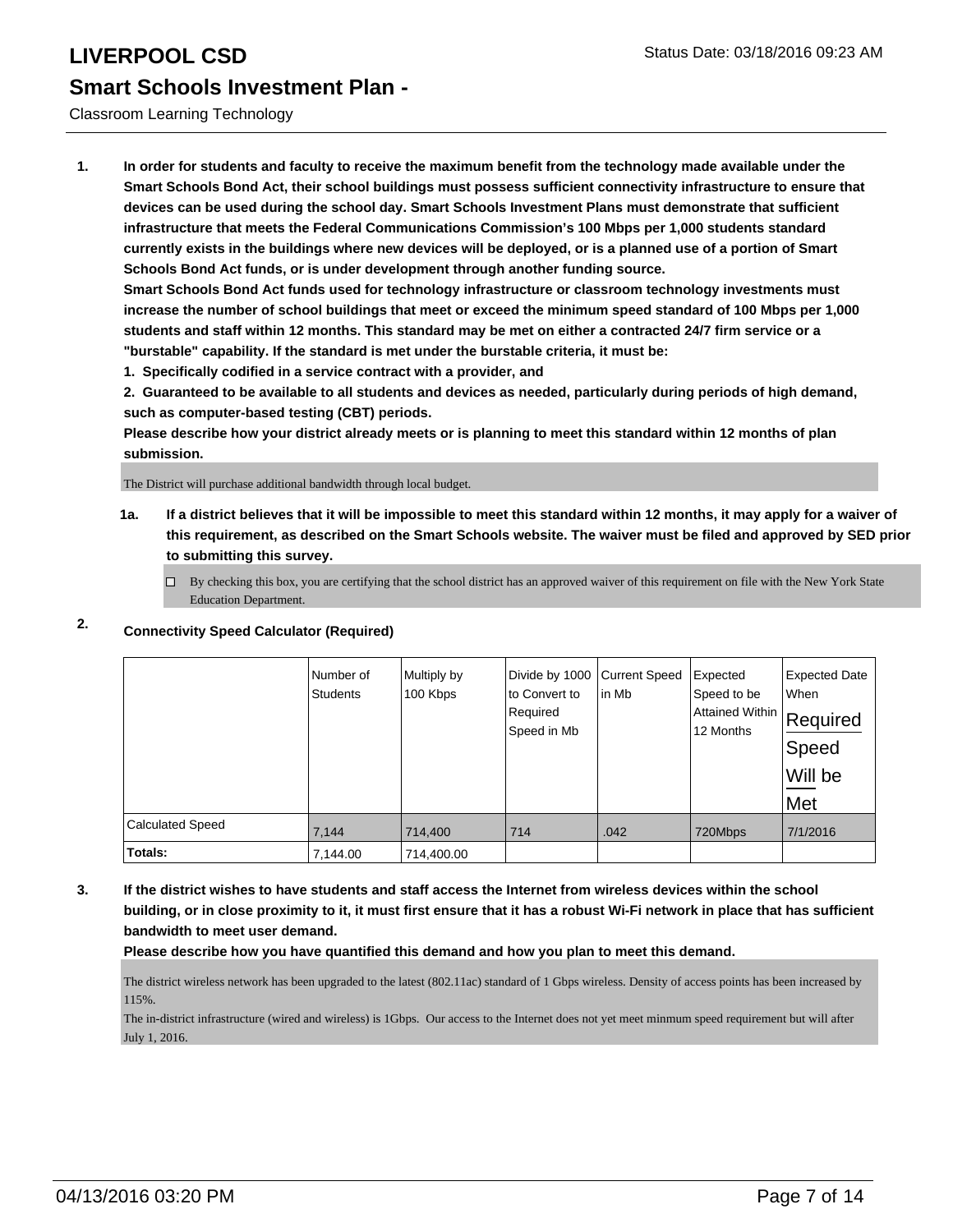Classroom Learning Technology

**4. All New York State public school districts are required to complete and submit an Instructional Technology Plan survey to the New York State Education Department in compliance with Section 753 of the Education Law and per Part 100.12 of the Commissioner's Regulations.**

**Districts that include educational technology purchases as part of their Smart Schools Investment Plan must have a submitted and approved Instructional Technology Plan survey on file with the New York State Education Department.**

- $\boxtimes$  By checking this box, you are certifying that the school district has an approved Instructional Technology Plan survey on file with the New York State Education Department.
- **5. Describe the devices you intend to purchase and their compatibility with existing or planned platforms or systems. Specifically address the adequacy of each facility's electrical, HVAC and other infrastructure necessary to install and support the operation of the planned technology.**

We will augment and upgrade our existing inventory of interactive whiteboards. We will replace teacher instructional laptops and repurpose the turned in laptops for student use. The 700 laptops for teaching professionals is a total for the three year period. The technology plan provides replacement of teaching professional laptops every three years.

- **6. Describe how the proposed technology purchases will:**
	- **> enhance differentiated instruction;**
	- **> expand student learning inside and outside the classroom;**
	- **> benefit students with disabilities and English language learners; and**
	- **> contribute to the reduction of other learning gaps that have been identified within the district.**

**The expectation is that districts will place a priority on addressing the needs of students who struggle to succeed in a rigorous curriculum. Responses in this section should specifically address this concern and align with the district's Instructional Technology Plan (in particular Question 2 of E. Curriculum and Instruction: "Does the district's instructional technology plan address the needs of students with disabilities to ensure equitable access to instruction, materials and assessments?" and Question 3 of the same section: "Does the district's instructional technology plan address the provision of assistive technology specifically for students with disabilities to ensure access to and participation in the general curriculum?"**

Technology Plan does not categorically address both students with disabilities and assistive technology because these needs are addressed on case by case basis. In those cases where technology will benefit the students, the necessary technology is provided. The laptop computers have accessibly features and other assistive technologies built in to the OS.

For ELL students in classrooms, the district provides language translation technology via laptops and other devices.

The redistribution of existing teacher laptops will provide additional updated laptops to the student population, including general, special and ELL students.

The interactive projectors engage students at a level that traditional content delivery system do not. The includes students diagnosed with disabilities such as autism, ADHD, and expressive/respective language disorder. The interactive projectors help all students to develop 21st century skills. Some examples are:

- Multimedia lessons and presentations including audio and video
- Collaborative problem solving
- Showcasing student projects and presentations
- Virtual field trips
- Documentation of student achievement
- **7. Where appropriate, briefly describe how the proposed technology purchases will enhance ongoing communication with parents and other stakeholders and help the district facilitate technology-based regional partnerships, including distance learning and other efforts.**

The district has many avenues for communication with parents and other stakeholders. The new state of the art laptops will enable teachers to continue this at an optimun level. Please note: the district has always enphasized communication between teachers with parents and other stakeholders. Some examples would be Schooltool., School Messenger, Twitter, webpages and email.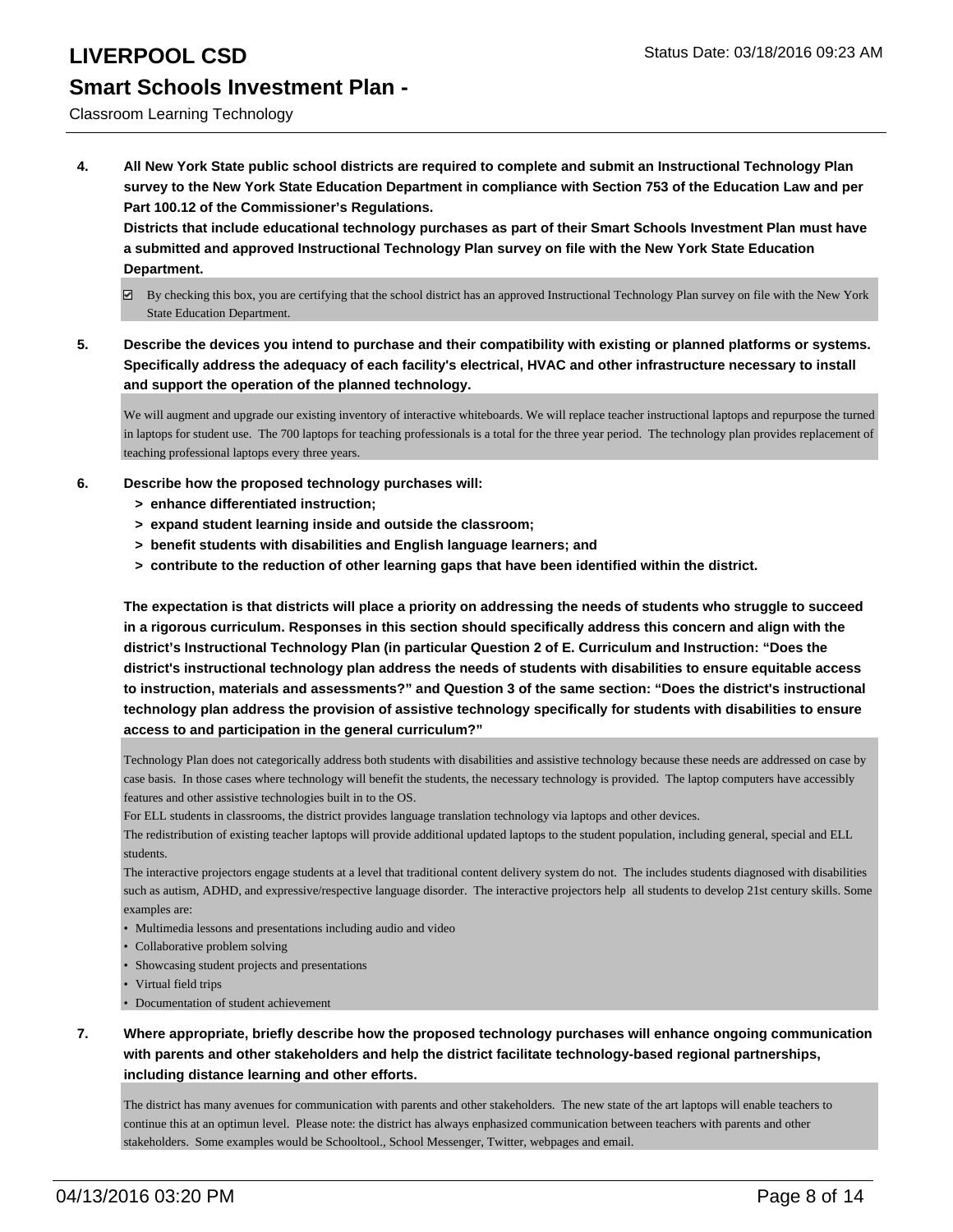Classroom Learning Technology

**8. Describe the district's plan to provide professional development to ensure that administrators, teachers and staff can employ the technology purchased to enhance instruction successfully.**

**Note: This response should be aligned and expanded upon in accordance with your district's response to Question 1 of F. Professional Development of your Instructional Technology Plan: "Please provide a summary of professional development offered to teachers and staff, for the time period covered by this plan, to support technology to enhance teaching and learning. Please include topics, audience and method of delivery within your summary."**

The District Technology Advisory Team consists of the following subcommittees: Planning and Policy, Research and Design, Technology Standards, and Professional Development, as well as a Technology Plan subcommittee which is responsible for this document. The committee consisted of Curriculum Directors, Asst. Supt. for Support Services and Curriculum, Instruction and Assessment, Teachers, Non-Instructional Staff, Technology Staff, Library Media Specialists, Community and Parent members. As a subcommittee of the District Technology Advisory Team, members attended meetings, webinars and work sessions between January 15, 2015 and February 12, 2015 to review and discuss the various components of the plan. During these meetings, rich discussions took place regarding the definition of instructional technology in our schools, engaging staff and students with technology, developing graduates who are college and career ready for varied post-high school and work settings and occupations, as well as topics including Bring Your Own Device (BYOD), flipped classrooms, blended classrooms and instruction, and how best to utilize existing and new technology resources in the next four years. The District established an implementation plan for the next phases of technology training and acquisition that includes objectives for each area keeping student success at the center of the plan. This technology strategic plan is intended to integrate with Liverpool's educational initiatives, as well as to support our District's vision, mission and beliefs. The plan was developed from the strong stance, supported by research, that technology can significantly enhance the teaching and learning environment. Furthermore, technology is seen as a critical component of our efforts to adequately prepare our students. This technology plan defines the vision and objectives for continuing to move our students and Liverpool's learning community forward in the 21st century. The committee members recognized the following points for moving forward to support the vision, mission and goals: Expanding the technology tools available in the district working towards a hybrid 1 to 1 infrastructure Exploring project/problem-based learning Matching computer resources to instruction, curriculum, and assessment requirements Providing professional development in various formats and timeframes for instructional and non-instructional staff Providing both the tools and leadership to move toward a paperless learning and office environment Expanding Google Apps for Education use in the district. K-12 Workshops on Superintendent's Conference Days K-12 Workshops on District Professional Development Days Building Level Workshops to support Building Goals established by the School Excellence Teams (SET) K-12 Mentor-Mentee Program K-12 New Teacher Induction Program Grade Level/ Departmental Workshops Summer Technology Workshops to support curriculum, instruction, and assessment.

Professional development approaches include the following:

Buildings create technology professional development plans to be implemented during the half day training sessions, as well as during after school sessions, and planning period sessions. The topics include website development, use of hardware, software, and apps, as well as integration of technology with assessment and instruction.

Liverpool staff, including teachers, librarians, TATS and technology personnel, participate as Turnkey Trainers for District technology initiatives, effectively and creatively using Chromebooks, iPads, and apps in the dissemination of information and instruction, use of projector and cell phones, These Turnkey Trainers provide in-district professional development trainings for K-12 teachers and administrators in structured formats that include faculty meeting presentations, conference day training sessions, peer coaching during scheduled and requested sessions, mentor program training, and summer sessions, as well as after school help desk and/or training sessions.

The Turnkey Trainers hold monthly meetings to learn and review new technologies relating to instructional software and hardware. The Trainers are expected to return to their buildings to share learnings and skills, to train and provide the staff with informed and innovative technology practices that should model research-based strategies, and to assist with troubleshooting these practices. Scheduled training sessions are coordinated at each school with the building principal.

In addition, professional development activities are provided by the District and by the individual schools as part of professional development sessions to support the District Goals for achievement and technology experiences:

- K-12 Workshops on Superintendent's Conference Days
- K-12 Workshops on District Professional Development Days
- Building Level Workshops to support Building Goals established by the School Excellence Teams (SET)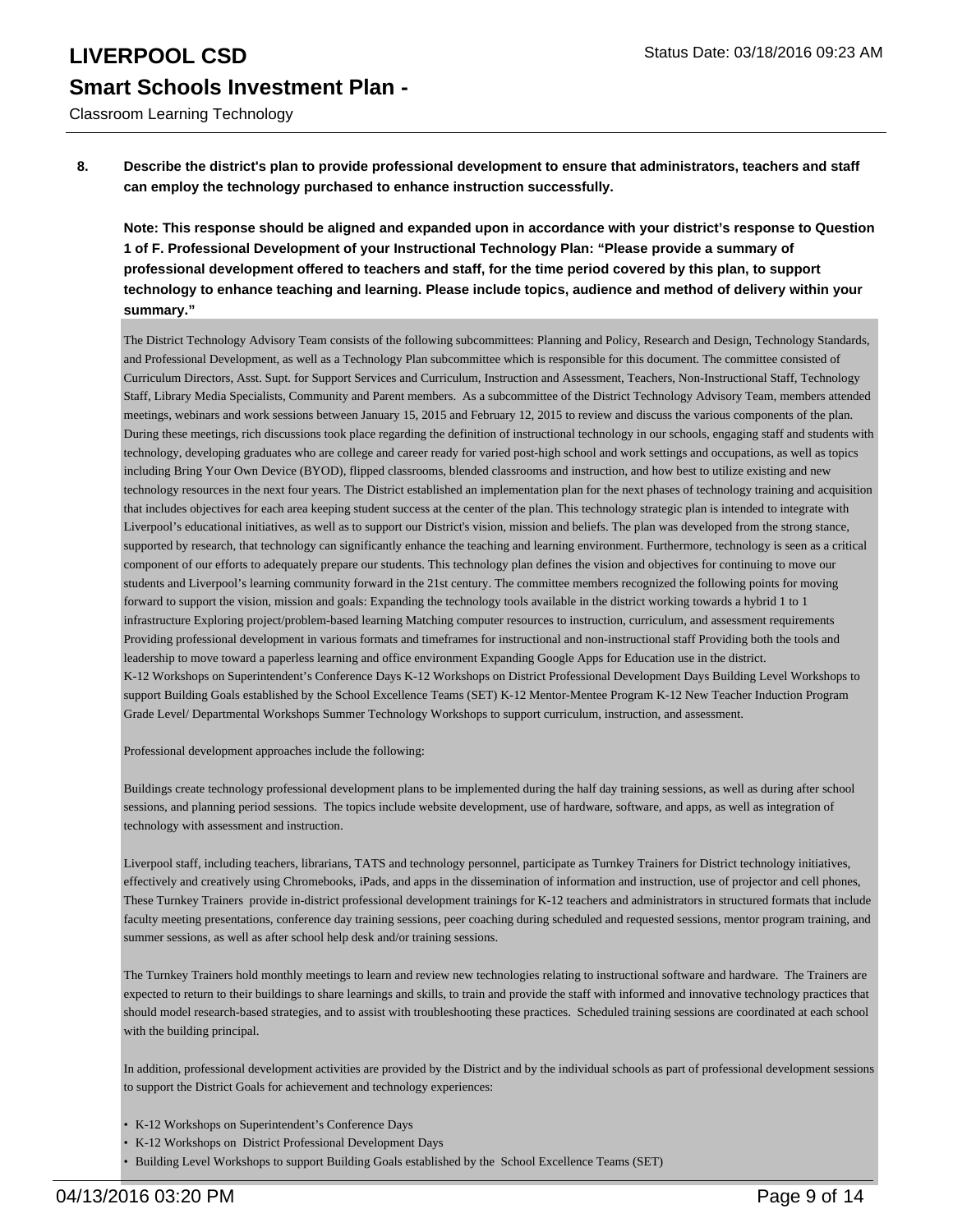Classroom Learning Technology

- K-12 Mentor-Mentee Program
- K-12 New Teacher Induction Program
- Grade Level/ Departmental Workshops
- Summer Technology Workshops to support curriculum, instruction, and assessment

Needs assessments have been used to gather information and perceptions from the Liverpool staff to ascertain their levels of technology expertise, their instructional needs for technology training, and their awareness of the skills students will need to perform as 21st century learners and thinkers. The 21st century skills as outlined in Appendix A are the centerpiece of the Partnership for 21st Century Skills (www.p21.org) and have been used in developing the technology plan as one step in the preparation of college and career ready students.

**In 2014, a research and design team comprised of Liverpool educators involved in the Central New York Leadership Development Program conducted an issue analysis on the topic of instructional technology.**

- **9. Districts must contact the SUNY/CUNY teacher preparation program that supplies the largest number of the district's new teachers to request advice on innovative uses and best practices at the intersection of pedagogy and educational technology.**
	- $\boxtimes$  By checking this box, you certify that you have contacted the SUNY/CUNY teacher preparation program that supplies the largest number of your new teachers to request advice on these issues.
- **10. A district whose Smart Schools Investment Plan proposes the purchase of technology devices and other hardware must account for nonpublic schools in the district.**

**Are there nonpublic schools within your school district?**

- Yes
- **Z** No
- **11. Nonpublic Classroom Technology Loan Calculator**

**The Smart Schools Bond Act provides that any Classroom Learning Technology purchases made using Smart Schools funds shall be lent, upon request, to nonpublic schools in the district. However, no school district shall be required to loan technology in amounts greater than the total obtained and spent on technology pursuant to the Smart Schools Bond Act and the value of such loan may not exceed the total of \$250 multiplied by the nonpublic school enrollment in the base year at the time of enactment.**

**See:**

**http://www.p12.nysed.gov/mgtserv/smart\_schools/docs/Smart\_Schools\_Bond\_Act\_Guidance\_04.27.15\_Final.pdf.**

|                                     | 1. Classroom<br>Technology<br>Sub-allocation | 2. Public<br>Enrollment<br>$(2014 - 15)$ | 3. Nonpublic<br><b>Enrollment</b><br>(2014-15)                                                | l 4. Sum of<br>Public and<br>Nonpublic<br>Enrollment | 15. Total Per<br>Pupil Sub-<br>lallocation | 6. Total<br>Nonpublic Loan<br>Amount |
|-------------------------------------|----------------------------------------------|------------------------------------------|-----------------------------------------------------------------------------------------------|------------------------------------------------------|--------------------------------------------|--------------------------------------|
| Calculated Nonpublic Loan<br>Amount |                                              |                                          | (No Response)   (No Response)   (No Response)   (No Response)   (No Response)   (No Response) |                                                      |                                            |                                      |

- **12. To ensure the sustainability of technology purchases made with Smart Schools funds, districts must demonstrate a long-term plan to maintain and replace technology purchases supported by Smart Schools Bond Act funds. This sustainability plan shall demonstrate a district's capacity to support recurring costs of use that are ineligible for Smart Schools Bond Act funding such as device maintenance, technical support, Internet and wireless fees, maintenance of hotspots, staff professional development, building maintenance and the replacement of incidental items. Further, such a sustainability plan shall include a long-term plan for the replacement of purchased devices and equipment at the end of their useful life with other funding sources.**
	- $\boxdot$  By checking this box, you certify that the district has a sustainability plan as described above.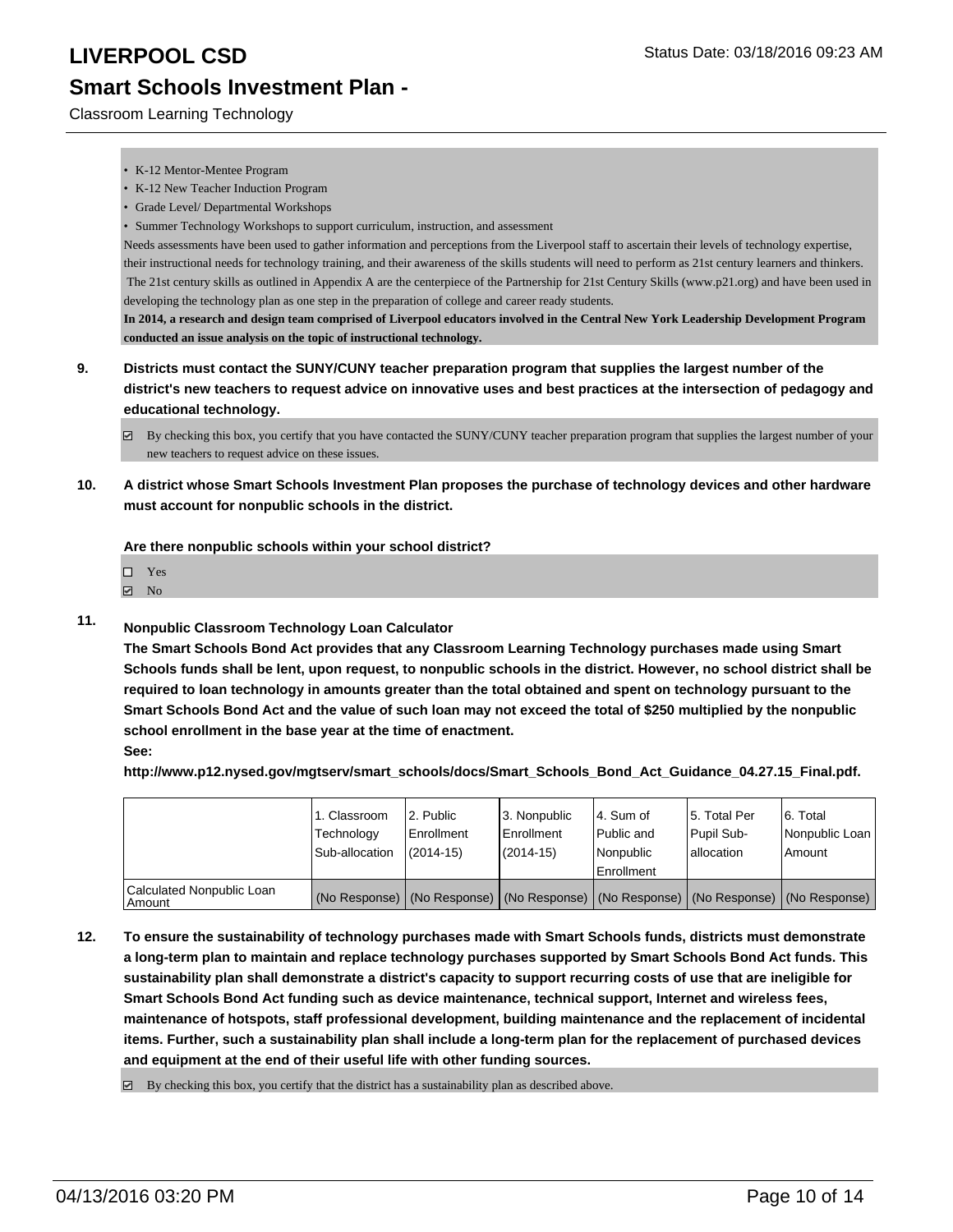Classroom Learning Technology

**13. Districts must ensure that devices purchased with Smart Schools Bond funds will be distributed, prepared for use, maintained and supported appropriately. Districts must maintain detailed device inventories in accordance with generally accepted accounting principles.**

 $\boxtimes$  By checking this box, you certify that the district has a distribution and inventory management plan and system in place.

**14. If you are submitting an allocation for Classroom Learning Technology complete this table. Note that the calculated Total at the bottom of the table must equal the Total allocation for this category that you entered in the SSIP Overview overall budget.**

|                         | Sub-Allocation |
|-------------------------|----------------|
| Interactive Whiteboards | 819,150        |
| Computer Servers        | (No Response)  |
| Desktop Computers       | (No Response)  |
| Laptop Computers        | 700,700        |
| <b>Tablet Computers</b> | (No Response)  |
| Other Costs             | (No Response)  |
| Totals:                 | 1,519,850.00   |

| Select the allowable expenditure | Item to be purchased | Quantity      | Cost per Item | <b>Total Cost</b> |
|----------------------------------|----------------------|---------------|---------------|-------------------|
| type.                            |                      |               |               |                   |
| Repeat to add another item under |                      |               |               |                   |
| each type.                       |                      |               |               |                   |
| (No Response)                    | (No Response)        | (No Response) | (No Response) | (No Response)     |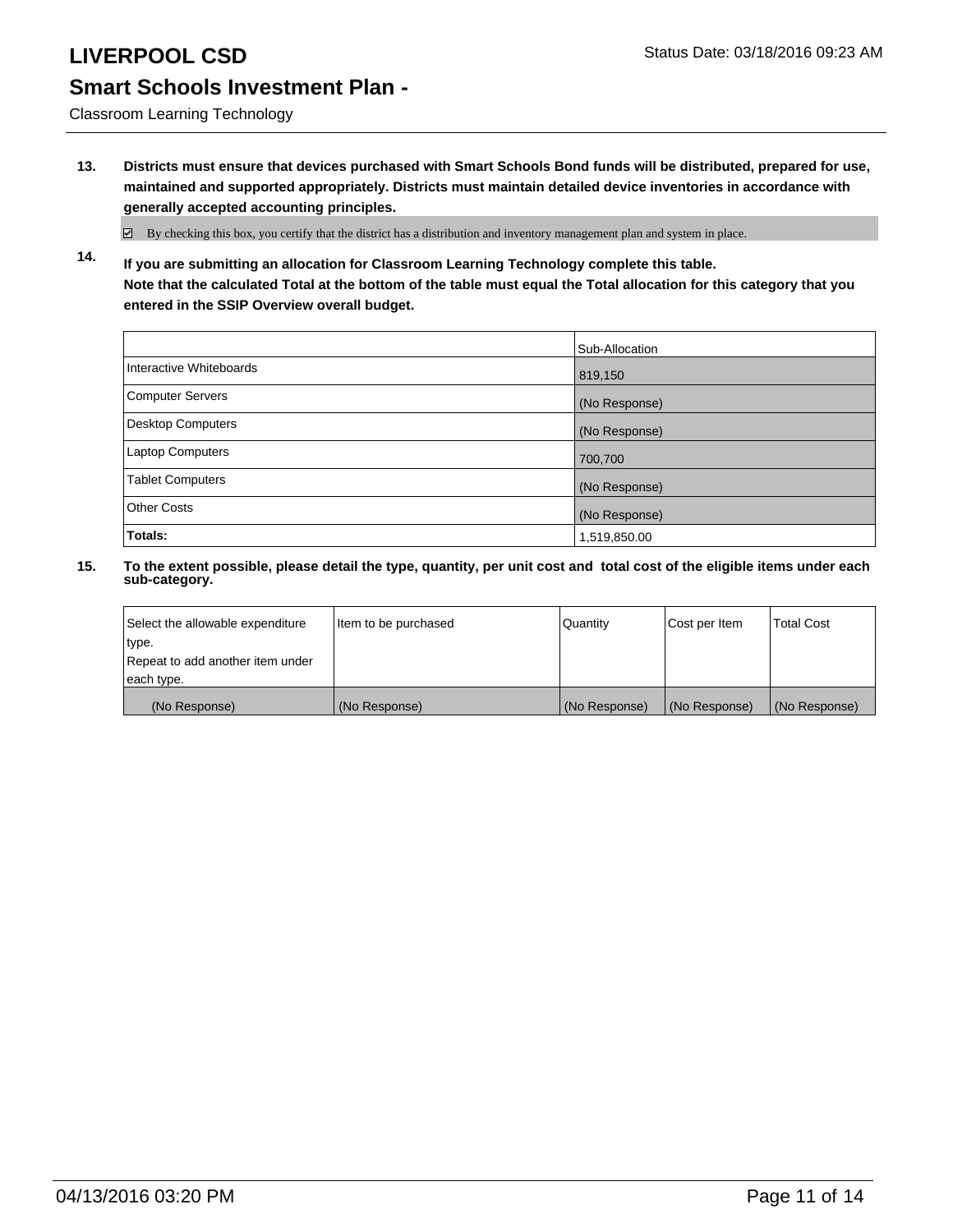### Pre-Kindergarten Classrooms

**1. Provide information regarding how and where the district is currently serving pre-kindergarten students and justify the need for additional space with enrollment projections over 3 years.**

(No Response)

- **2. Describe the district's plan to construct, enhance or modernize education facilities to accommodate prekindergarten programs. Such plans must include:**
	- **Specific descriptions of what the district intends to do to each space;**
	- **An affirmation that pre-kindergarten classrooms will contain a minimum of 900 square feet per classroom;**
	- **The number of classrooms involved;**
	- **The approximate construction costs per classroom; and**
	- **Confirmation that the space is district-owned or has a long-term lease that exceeds the probable useful life of the improvements.**

(No Response)

**3. Smart Schools Bond Act funds may only be used for capital construction costs. Describe the type and amount of additional funds that will be required to support ineligible ongoing costs (e.g. instruction, supplies) associated with any additional pre-kindergarten classrooms that the district plans to add.**

(No Response)

**4. All plans and specifications for the erection, repair, enlargement or remodeling of school buildings in any public school district in the State must be reviewed and approved by the Commissioner. Districts that plan capital projects using their Smart Schools Bond Act funds will undergo a Preliminary Review Process by the Office of Facilities Planning.**

| Project Number |  |
|----------------|--|
| (No Response)  |  |

**5. If you have made an allocation for Pre-Kindergarten Classrooms, complete this table. Note that the calculated Total at the bottom of the table must equal the Total allocation for this category that you**

**entered in the SSIP Overview overall budget.**

|                                          | Sub-Allocation |
|------------------------------------------|----------------|
| Construct Pre-K Classrooms               | (No Response)  |
| Enhance/Modernize Educational Facilities | (No Response)  |
| Other Costs                              | (No Response)  |
| Totals:                                  |                |

| Select the allowable expenditure | Item to be purchased | Quantity      | Cost per Item | <b>Total Cost</b> |
|----------------------------------|----------------------|---------------|---------------|-------------------|
| type.                            |                      |               |               |                   |
| Repeat to add another item under |                      |               |               |                   |
| each type.                       |                      |               |               |                   |
| (No Response)                    | (No Response)        | (No Response) | (No Response) | (No Response)     |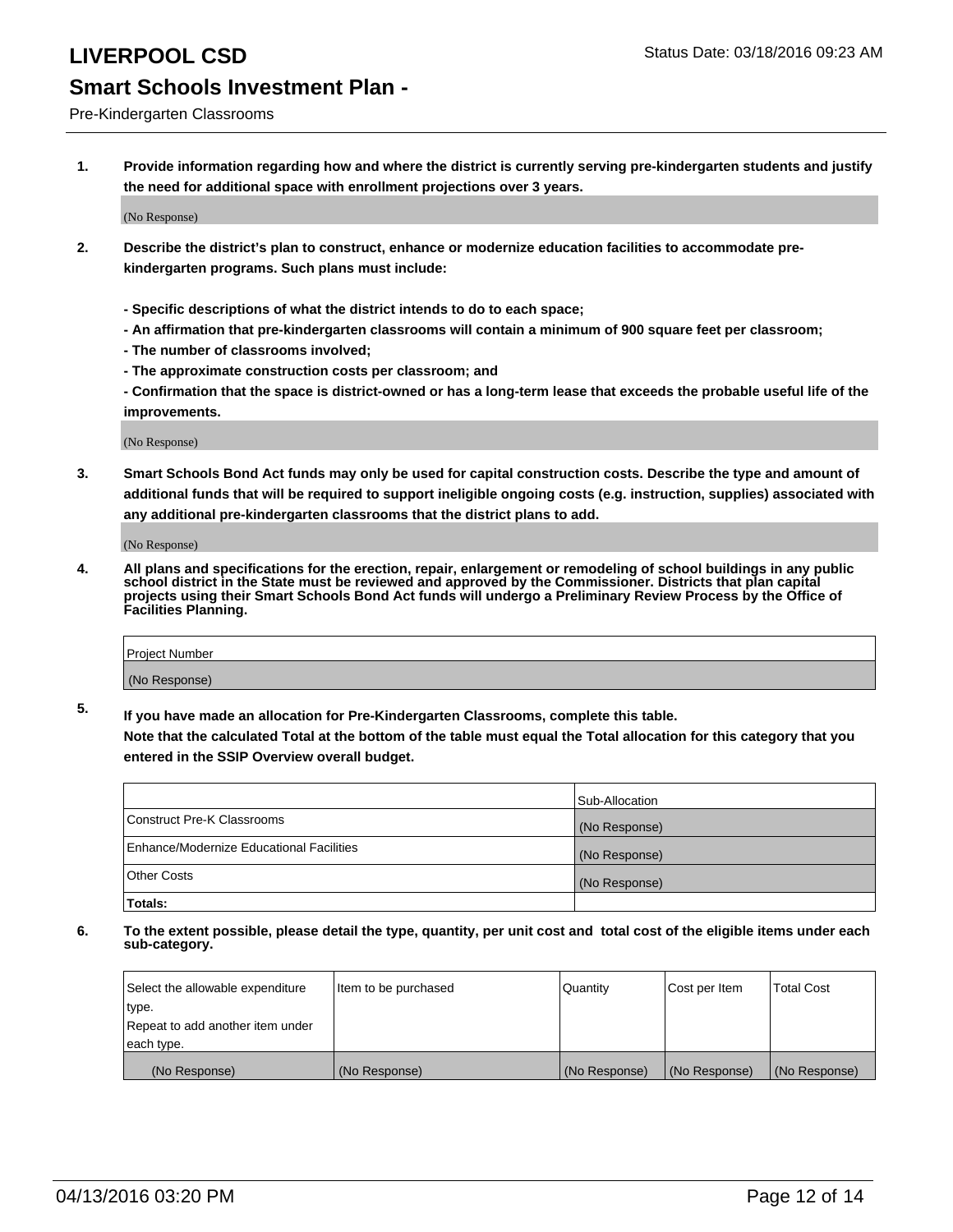Replace Transportable Classrooms

**1. Describe the district's plan to construct, enhance or modernize education facilities to provide high-quality instructional space by replacing transportable classrooms.**

(No Response)

**2. All plans and specifications for the erection, repair, enlargement or remodeling of school buildings in any public school district in the State must be reviewed and approved by the Commissioner. Districts that plan capital projects using their Smart Schools Bond Act funds will undergo a Preliminary Review Process by the Office of Facilities Planning.**

| Project Number |  |
|----------------|--|
| (No Response)  |  |

**3. For large projects that seek to blend Smart Schools Bond Act dollars with other funds, please note that Smart Schools Bond Act funds can be allocated on a pro rata basis depending on the number of new classrooms built that directly replace transportable classroom units.**

**If a district seeks to blend Smart Schools Bond Act dollars with other funds describe below what other funds are being used and what portion of the money will be Smart Schools Bond Act funds.**

(No Response)

**4. If you have made an allocation for Replace Transportable Classrooms, complete this table. Note that the calculated Total at the bottom of the table must equal the Total allocation for this category that you entered in the SSIP Overview overall budget.**

|                                                | Sub-Allocation |
|------------------------------------------------|----------------|
| Construct New Instructional Space              | (No Response)  |
| Enhance/Modernize Existing Instructional Space | (No Response)  |
| <b>Other Costs</b>                             | (No Response)  |
| Totals:                                        |                |

| Select the allowable expenditure | Item to be purchased | <b>Quantity</b> | Cost per Item | <b>Total Cost</b> |
|----------------------------------|----------------------|-----------------|---------------|-------------------|
| type.                            |                      |                 |               |                   |
| Repeat to add another item under |                      |                 |               |                   |
| each type.                       |                      |                 |               |                   |
| (No Response)                    | (No Response)        | (No Response)   | (No Response) | (No Response)     |